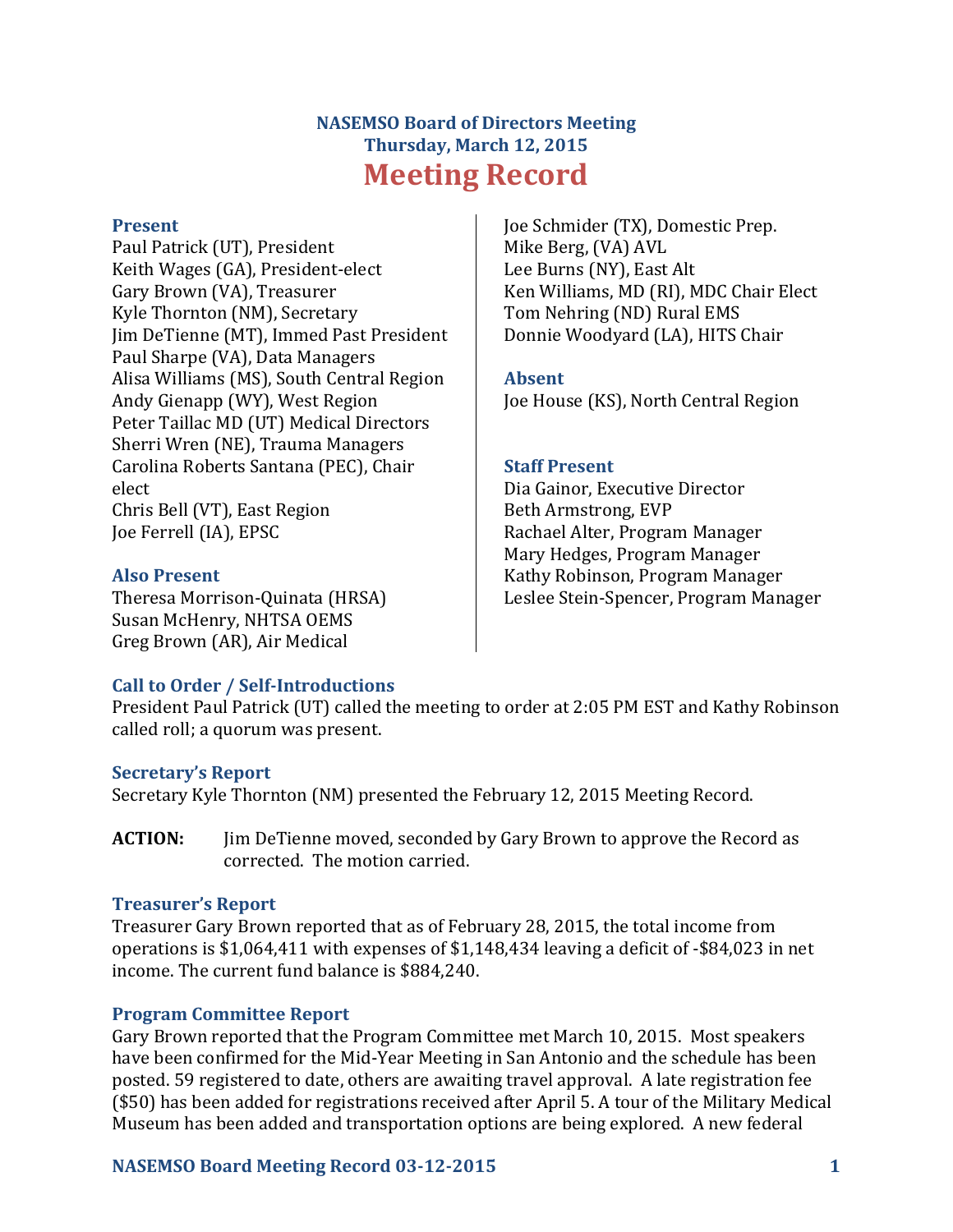partner has also been invited. Capt. Deborah Levy-CDC Office of Public Health Preparedness and Emergency Response, is not new to the CDC but this is the first we invited her to attend. The Annual Meeting program is coming along well; time slots filled, most confirmed. The committee is working on adjournment on Thursday. Themed events are being planned in Presidential Suite. Social outing opportunities being considered and investigated by hosts (Louisville Slugger, Churchhill Downs, bourbon distillery.) The 2016 Albuquerque, NM dates are confirmed-- September 18-22, 2016. Hyatt and Convention Center. Next Program Committee meeting is April 14. An email has been sent to Board members offering travel assistance up to \$1066 for the Mid Year Meeting.

#### **Executive Director's Report**

- **EMS Today-** Dia Gainor reported on the activities at EMS Today: EMS Compass Town Hall meeting, Stakeholder Communications, ASTM standards, transportation safety advancements, CAAS ground vehicle standards, BCCTPC on specialty certification, and JNEMSLF.
- **CAP 6 and CAP 7** we recently had our quarterly review with NHTSA. The data definitions work group meeting was discussed.
- **Replica** has been filed as a bill in 5 states (TX most recent).
- **Committee and Council Chairs** Paul Patrick received input on the idea of a scheduled meeting versus an ad hoc call to provide updated NASEMSO info to council and committee chairs. Discussion ensued but a decision was deferred.

#### **NASEMSO Liaison Reports**

**(None)** – no liaison reports were provided.

# **Action Items**

 **Proposed Bylaw Amendments** –The Board will recommend changes for membership action during the Mid-Year Meeting April 20-22, 2015. The notice must be given to the members by March 20, 2015. (Proposed changes include voting rights dependent on current dues payment, adding the Immediate Past President as a member of the Executive Committee, and deleting the membership satisfaction survey.) Edit suggestions: Revise flow/order in EC membership and clarification needed on "good standing" related to cycle of payment of dues. (i.e. Full year in arrears.)

**ACTION:** Motion to distribute to members with suggested changes by Gary Brown, 2<sup>nd</sup> by Kyle Thornton. WITHDRAWN.

**ACTION:** The notice should be amended to delete the reference to dues payment and voting privileges and distribute for member review. Motion by Chris Bell, seconded by Kyle Thornton. Motion carries.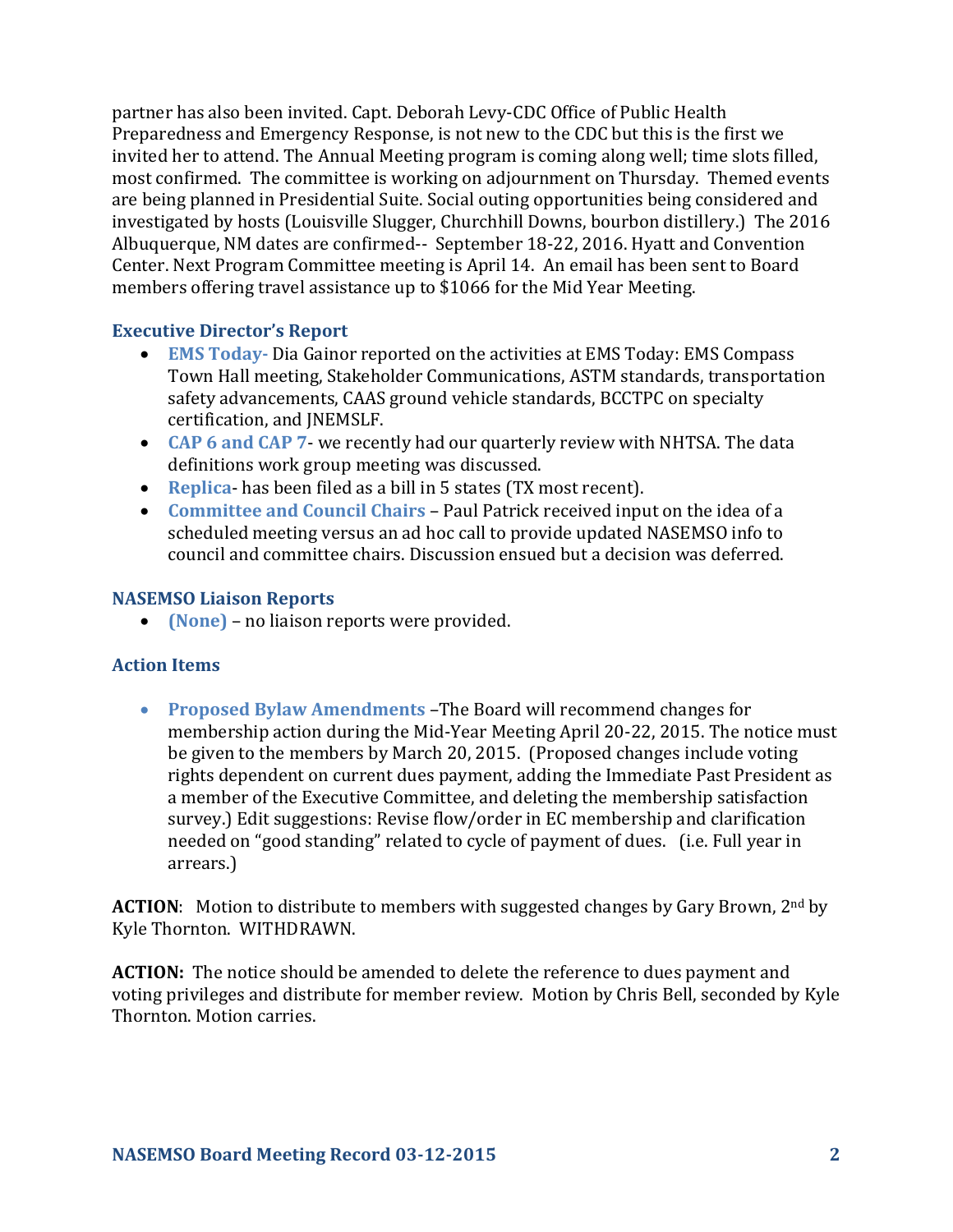**Endorsement of the "Proposed Annotated CAAHEP Standards for the EMS Professions-** Kathy Robinson presented the recommendation from the EPSC to endorse the proposed standards as distributed to the Board for review**.**

**ACTION**: Motion to endorse the CAAHEP Standards as presented by Kyle Thornton was seconded by Peter Taillac. Motion carries.

- **FY 2016 sign-on letter to House and Senate HELP subcommittee chairs** Paul presented the draft letter as self-explanatory.
- **ACTION**: A motion to participate as a signatory was offered by Keith Wages and seconded by Jim DeTienne. Motion carries.
- **NASEMSO Online Member Database** Dia Gainor commented that the rules have been changed to accommodate the request the Board made in December.
- **ACTION**: No action necessary.
- **NASEMSO Comments on Proposed Collection of Information by NHTSA on Ambulance Driver Training Requirements**– Dia Gainor provided an overview of comments prepared in regard to the Federal Register Notice.
- **ACTION**: A motion to submit the comments as drafted was offered by Gary Brown and seconded by Andy Gienapp. Motion carries.
- **April Board Meeting:**The date for the April Board meeting was discussed and a motion to cancel the teleconference on April 9 and convene in conjunction with the Mid-Year meeting was made by Gary Brown and seconded by Andy Gienapp. Motion carries.

# **Discussion Items**

# **Committee Reports**

- **Communications and Technology-** Paul Patrick reported that the communications survey is ready to go.
- **Air Medical –** Greg Brown reported that several conference calls are scheduled this month to finalize the model rules document for discussion at the Mid-Year meeting.
- **Domestic Preparedness-** Joe Schmider reported that the DP funding survey is ready to go. Discussion ensued about timing of Communications and DP surveys. The AAR Ebola was approved by the Executive Committee and is now on line. Mr. Schmider also mentioned the availability of the specialty certification strategy needs assessment for states and stakeholders, which are also now available online.
- **Government Information-** Jim DeTienne mentioned that the group has a meeting scheduled March 17. They will be looking to draft an advocacy document as a model for NASEMSO. The committee will also be looking at the liaison roster to help evaluate the allocation of resources and ensure accurate representation on important issues. The GIC web site has been updated.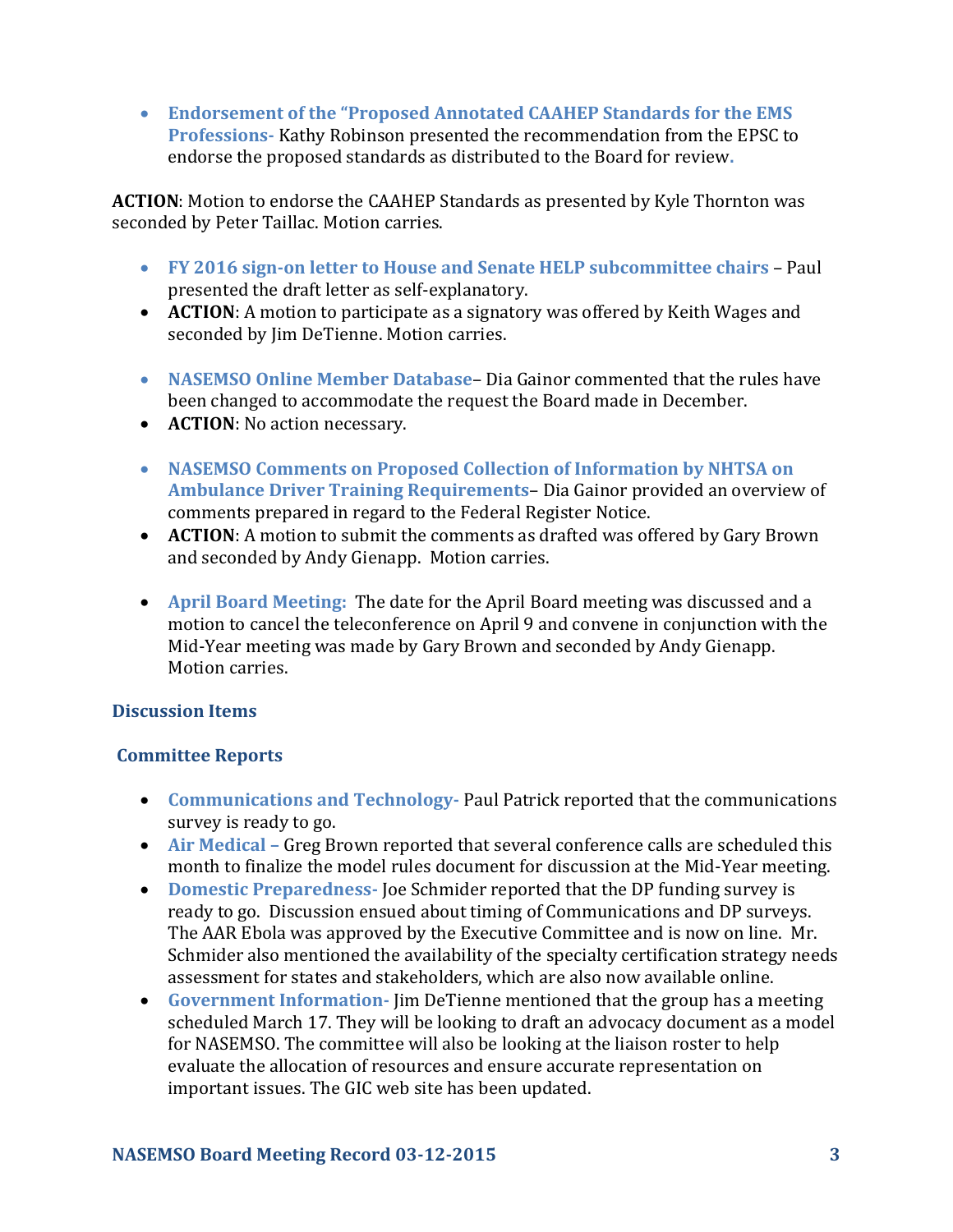- **HITS** Mary Hedges reporting. The TZD press release went out and she invited questions about the initiative.
- **Rural EMS-** Tom Nehring mentioned the recent JCREC meeting and that 32 persons were in attendance. They discussed their workplan and a possible revision of the Rural and Frontier Agenda for the Future in the absence of funding. The Rural EMS Conference will be held May 5-6, 2015 in Cheyenne WY. (100 persons are currently registered.)
- **Agency & Vehicle Licensure**  Mike Berg reported that the NFPA product (1917) is moving forward. He will be attending the Ambulance Manufacturers Division meeting next week. He mentioned that GSA Proposed Change Notice 8 proposes implementation of the new SAE standards and specifications related to cot retention systems. Implementation is planned for July 1. The committee is working on a recommendation for out of state licensed ambulances that move patients across state lines. It was noted the ASTM ambulance vehicle standard would probably be retired.
- **Mobile Integrated Health/Community Paramedicine Committee** No report.

# **Regional Reports**

- **East** Lee Burns (NY) reported that the region discussed the concept of time sensitive conditions (STEMI and stroke) and that the region feels a separate council should be formed if indicated and not merge these issues into trauma.
- **West** (no report)
- **North Central** (no report)
- **South Central** Alisa Williams (MS) reported the SC Regional call was held last week and an in face regional meeting is planned for Memphis in June. She mentioned efforts in the region to implement Replica—the TN bill did not get picked up and a LA bill did not pass. Dennis Blair has officially changed positions and there is an interim director for AL.

# **Council Highlights**

- **Data Managers** Paul Sharpe noted that a delay to implement new version of NEMSIS has been requested. Minor changes will continue to take place annually. DMC advocates that major changes occur on a 3-year basis and that the next major revision wouldn't occur until 2018. Susan McHenry reported on discussions with the NEMSIS TAC to ensure changes would occur "no more frequently than 3 years".
- **Education & Professional Standards** Joe Ferrell reported on the EPSC plans to convene the Cognitive and Psychomotor Competency Assessment Summit in conjunction with the MY meeting. The EPSC Steering Committee met last week.
- **Medical Directors** –Dr. Taillac reported that the MDC held a conference call last week and the group discussed EMS specialty certification and DEA regulations. In addition, an evidence based guideline consortium has been established by NAEMSP and he mentioned the ongoing success of the Model EMS Clinical Guidelines.
- **Pediatric Emergency Care** Carolina Roberts Santana reported the group is currently working on the PECC agenda for MY.
- **Trauma Managers** Sherri Wren reported that the group is currently planning their MY meeting agenda. The TMC hopes to schedule a webinar for an overview of

# **NASEMSO Board Meeting Record 03-12-2015 4**